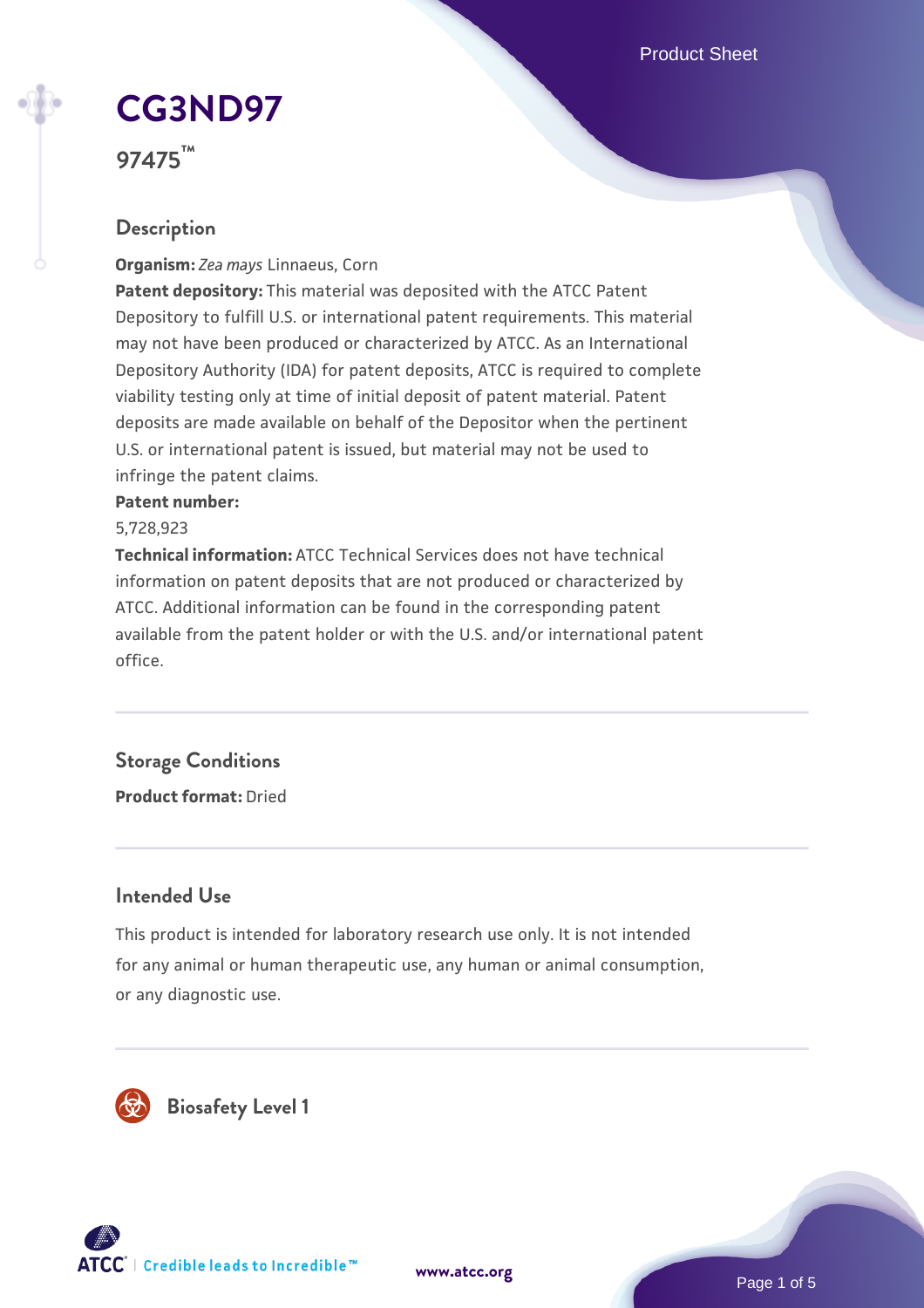ATCC determines the biosafety level of a material based on our risk assessment as guided by the current edition of *Biosafety in Microbiological and Biomedical Laboratories (BMBL)*, U.S. Department of Health and Human Services. It is your responsibility to understand the hazards associated with the material per your organization's policies and procedures as well as any other applicable regulations as enforced by your local or national agencies.

### **Certificate of Analysis**

For batch-specific test results, refer to the applicable certificate of analysis that can be found at www.atcc.org.

#### **Notes**

Yellow dent corn on white cob Good parental line in crosses for producing F1 hybrid corn Inbred corn line Adapted to north central Corn Belt Produces hard kernels resistant to: Stewart's wilt (Erwinia stewartii) resistant to: common smut (Ustilago maydis) resistant to: common rust (Puccinia sorghi) resistant to: northern leaf blight (Exserohilum turcicum), Race 1

### **Material Citation**

If use of this material results in a scientific publication, please cite the material in the following manner: CG3ND97 (ATCC 97475)



**[www.atcc.org](http://www.atcc.org)**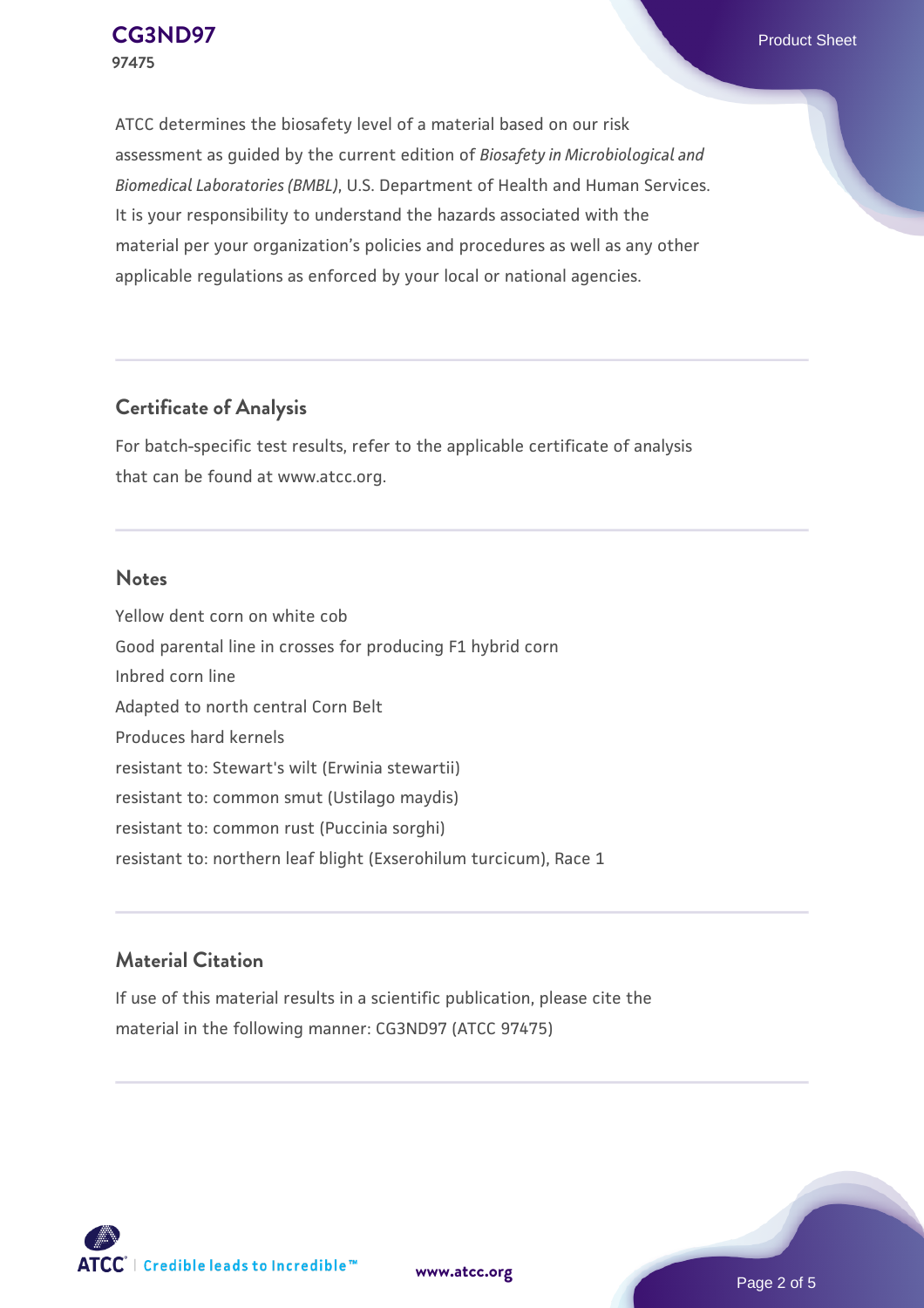### **[CG3ND97](https://www.atcc.org/products/97475)** Product Sheet

**97475**

### **References**

References and other information relating to this material are available at www.atcc.org.

### **Warranty**

The product is provided 'AS IS' and the viability of ATCC® products is warranted for 30 days from the date of shipment, provided that the customer has stored and handled the product according to the information included on the product information sheet, website, and Certificate of Analysis. For living cultures, ATCC lists the media formulation and reagents that have been found to be effective for the product. While other unspecified media and reagents may also produce satisfactory results, a change in the ATCC and/or depositor-recommended protocols may affect the recovery, growth, and/or function of the product. If an alternative medium formulation or reagent is used, the ATCC warranty for viability is no longer valid. Except as expressly set forth herein, no other warranties of any kind are provided, express or implied, including, but not limited to, any implied warranties of merchantability, fitness for a particular purpose, manufacture according to cGMP standards, typicality, safety, accuracy, and/or noninfringement.

### **Disclaimers**

This product is intended for laboratory research use only. It is not intended for any animal or human therapeutic use, any human or animal consumption, or any diagnostic use. Any proposed commercial use is prohibited without a license from ATCC.

While ATCC uses reasonable efforts to include accurate and up-to-date information on this product sheet, ATCC makes no warranties or representations as to its accuracy. Citations from scientific literature and



**[www.atcc.org](http://www.atcc.org)**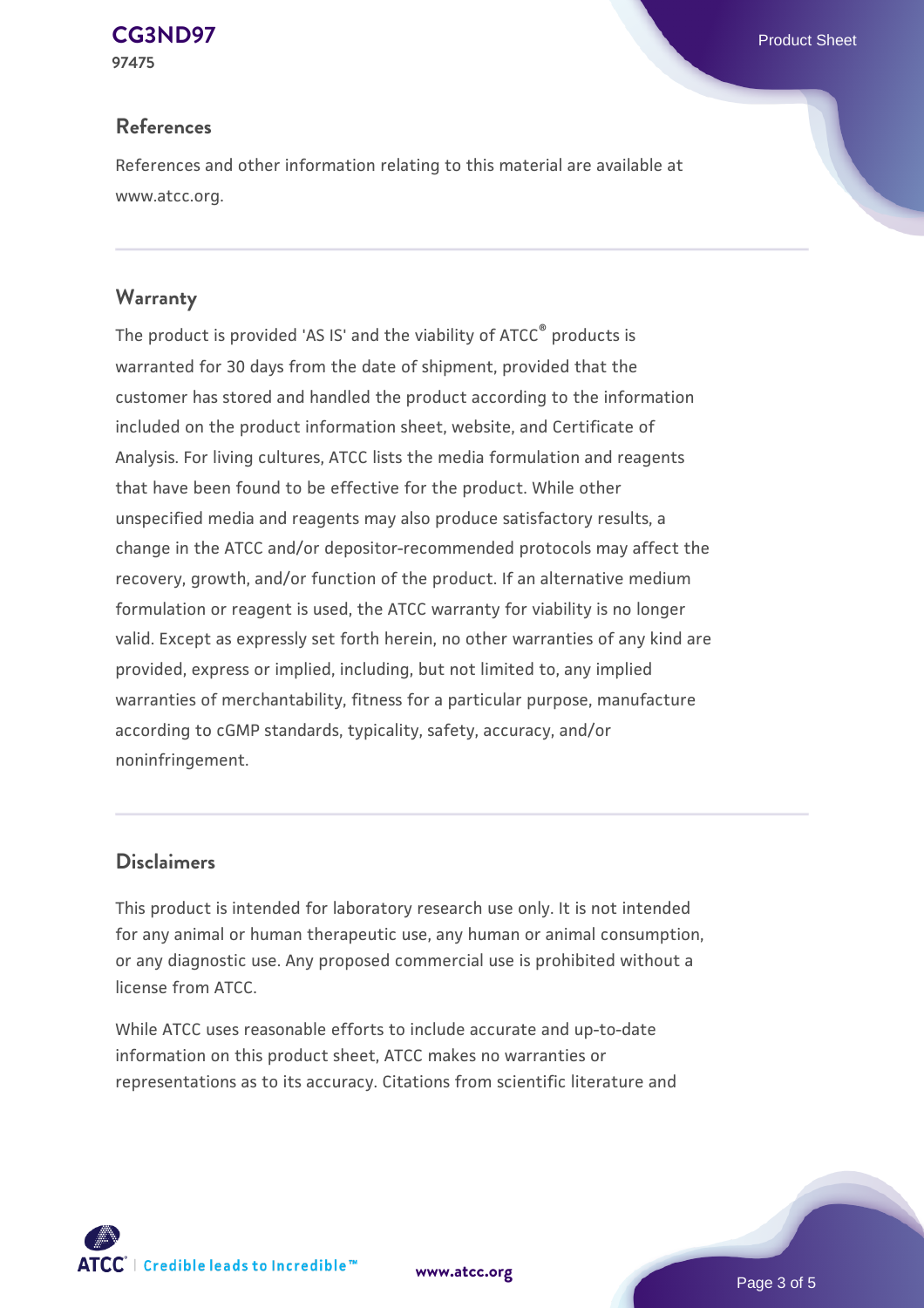patents are provided for informational purposes only. ATCC does not warrant that such information has been confirmed to be accurate or complete and the customer bears the sole responsibility of confirming the accuracy and completeness of any such information.

This product is sent on the condition that the customer is responsible for and assumes all risk and responsibility in connection with the receipt, handling, storage, disposal, and use of the ATCC product including without limitation taking all appropriate safety and handling precautions to minimize health or environmental risk. As a condition of receiving the material, the customer agrees that any activity undertaken with the ATCC product and any progeny or modifications will be conducted in compliance with all applicable laws, regulations, and guidelines. This product is provided 'AS IS' with no representations or warranties whatsoever except as expressly set forth herein and in no event shall ATCC, its parents, subsidiaries, directors, officers, agents, employees, assigns, successors, and affiliates be liable for indirect, special, incidental, or consequential damages of any kind in connection with or arising out of the customer's use of the product. While reasonable effort is made to ensure authenticity and reliability of materials on deposit, ATCC is not liable for damages arising from the misidentification or misrepresentation of such materials.

Please see the material transfer agreement (MTA) for further details regarding the use of this product. The MTA is available at www.atcc.org.

This material is cited in a US and/or international patent and may not be used to infringe the claims. Depending on the wishes of the Depositor, ATCC may be required to inform the Depositor of the party to which the material was furnished.

### **Copyright and Trademark Information**

© ATCC 2021. All rights reserved. ATCC is a registered trademark of the American Type Culture Collection.